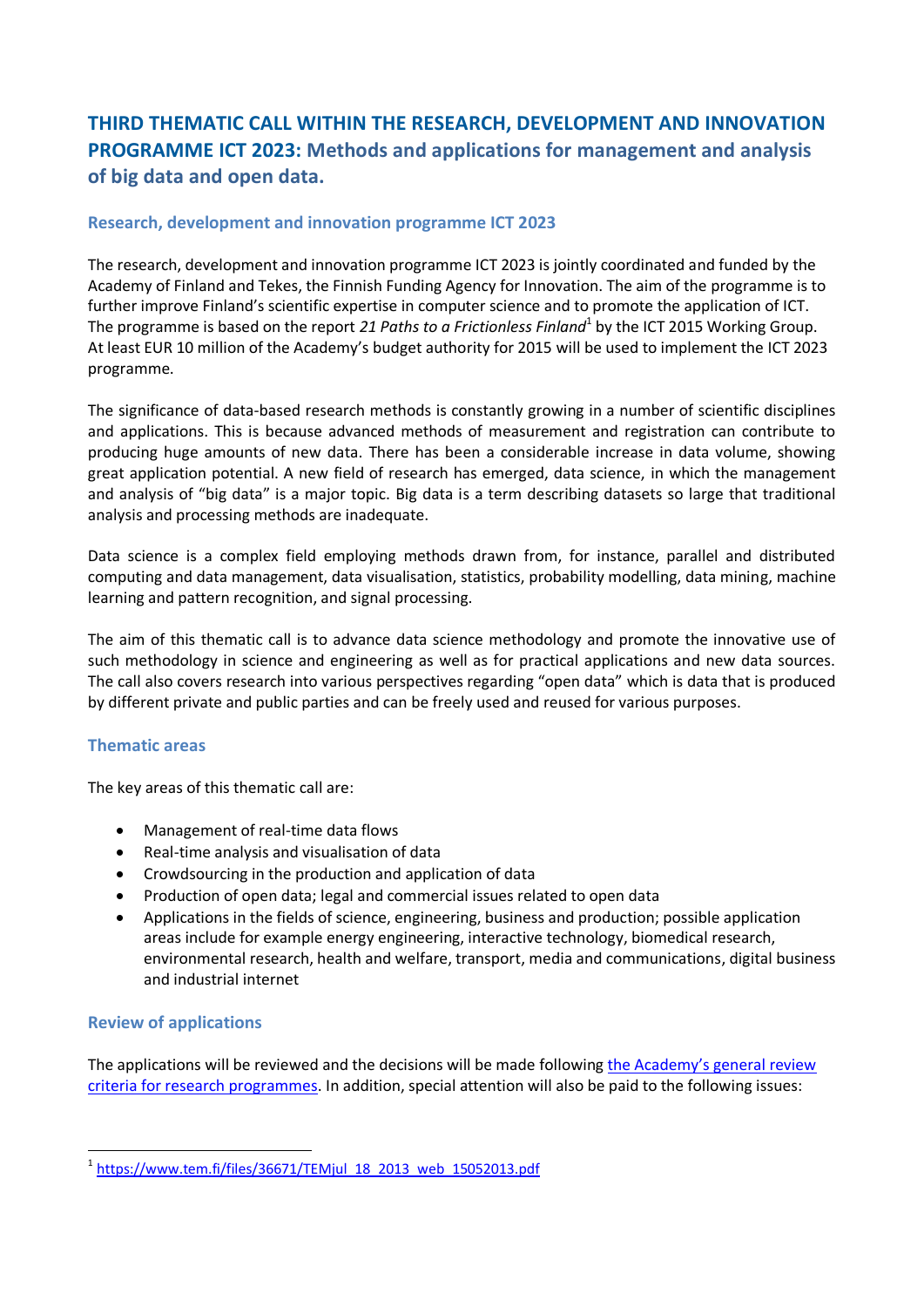- international engagement
	- attracting young, high-level and promising researchers from abroad to Finland or hiring researchers who have recently come to Finland to work on the project
	- research visits by Finnish researchers to leading-edge international universities and research institutes
- business cooperation
	- cooperation between universities, research institutes and business companies
	- problem-setting in research
	- application potential of results
- intersectoral mobility of leading-edge researchers
	- mobility from universities to business companies
	- mobility from business companies to universities
- use of universities' and research institutes' own resources in the research
	- use of resources of the site of research and the partners
	- level of commitment and contribution of funding by the site of research.

The call has two stages.

Based on the letters of intent submitted at the first stage, the Academy will decide which projects will proceed to the second stage. Projects selected to the second stage will be invited to submit full applications. The non-negotiable deadline for full applications in the Academy's online services is 17 September 2015 at 16.15. Applicants may be invited to interviews during the review process.

A panel composed of members of the Academy's Research Council for Natural Sciences and Engineering and possibly other experts will be responsible for the review of the letters of intent. The full applications will be reviewed by an international expert panel.

The funding is granted for two years. As a rule, the funding period starts on 1 January 2016.

### **Consortium applications**

If the applicant is a consortium, see detailed guidelines on our website under [Guidelines for consortium](http://www.aka.fi/konsortiohakemus_en)  [application.](http://www.aka.fi/konsortiohakemus_en) **However, please note the nonstandard procedure. At the first stage (letters of intent), the applications of all consortium subprojects must be submitted by the deadline.** The consortium application will be processed only if the applications of all subprojects have been submitted by the deadline. The composition of the consortium cannot be changed after the first-stage deadline.

### **Intersectoral consortia**

Applicants must clearly indicate in their research plan if the consortium involves parties applying for funding from both the Academy of Finland and Tekes. In addition, the application must include a collaboration plan as a separate appendix.

**Collaboration plan** (no more than three pages):

- List all parties and specify which parties are applying for Academy funding and which for Tekes funding.
- Describe the collaboration and management included in the project.
- Describe the management and research duties within the project.
- Describe the mechanisms by which the project will integrate all participating organisations and individual researchers.